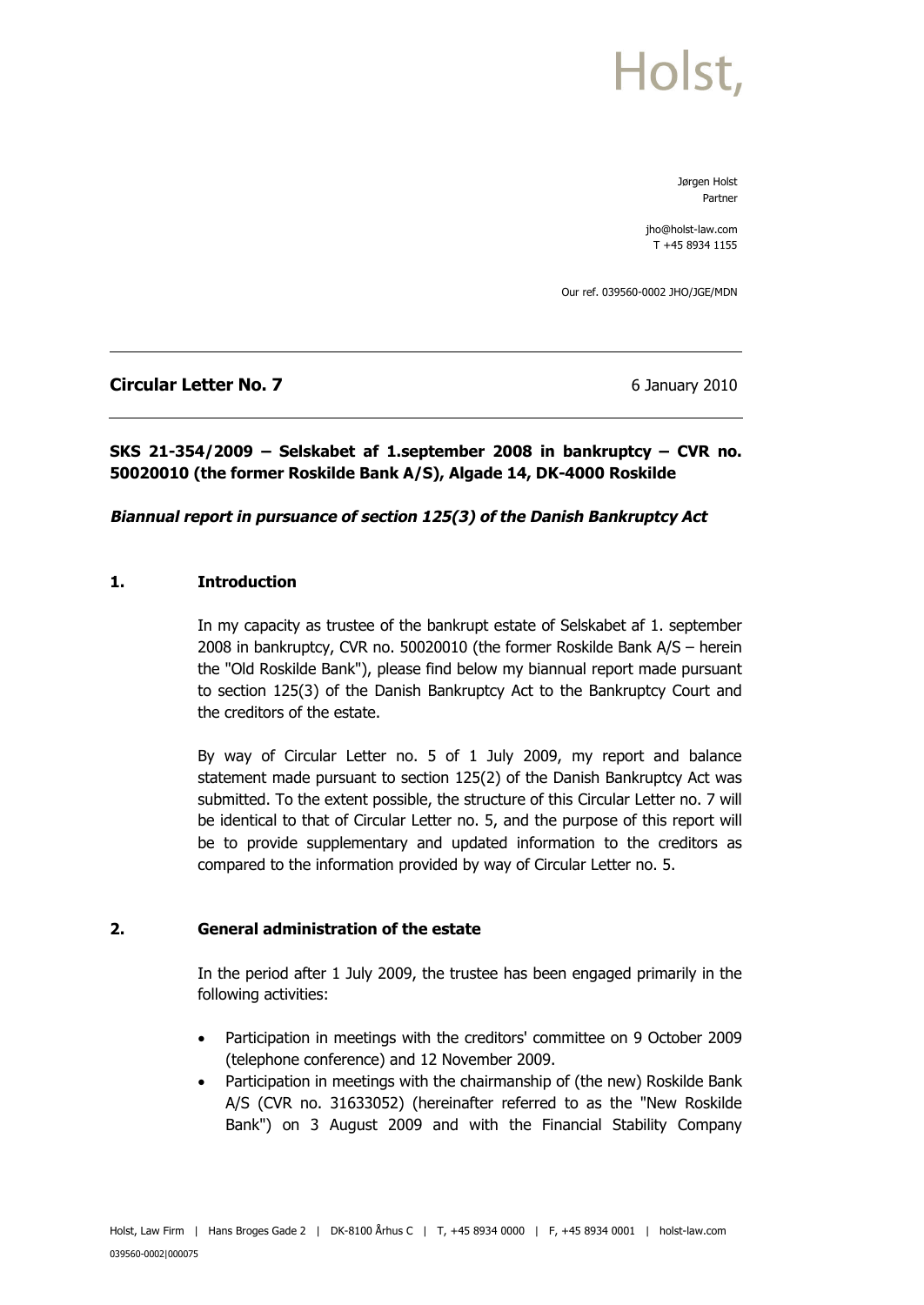("Finansiel Stabilitet") on 12 November 2009 (together with the creditors' committee).

- Review of certain reports in order to assess liability issues etc., including report on the Danish FSA ("Finanstilsynet") made by the Audit of the State Accounts ("Rigsrevisionen") and report on legal investigation into certain matters pertaining to Roskilde Bank dated 24 July 2009 prepared by attorneys Mogens Skipper-Pedersen and Henrik Stenbjerre (at the request of the New Roskilde Bank).
- Reviews and correspondence exchanged for the purpose of filing claims under the directors' liability insurance.
- Extensive and on-going efforts to respond to inquiries made by the creditors and a former collaborator of the Old Roskilde Bank regarding practical follow-up on the transfer of all activities to the New Roskilde Bank.
- · On-going responses provided to creditors' inquiries.
- Dialogue with the Danish tax authorities ("SKAT"), also in respect of section 14 of the Danish Bankruptcy Tax Act.
- Recording of claims filed against the estate, including the handling of supplementary information and mail correspondence with creditors.
- Examination of claim filed by the former bank manager Niels Valentin Hansen (and subsequent exchange of correspondence regarding arbitration proceedings initiated by the same Niels Valentin Hansen under section 7H of the Danish Tax Assessment Act).

As stated in Circular Letter no. 5, all of the old bank's assets and liabilities – except for subordinated claims - were transferred to the New Roskilde Bank as stipulated in the Transfer Agreement reviewed in Circular Letter no. 5.

As also stated in Circular Letter no. 5 and previously stated in Circular Letter no. 2 of 9 January 2009, there are no prospects (whatsoever) of the adjustment clause set out in the Transfer Agreement becoming relevant. Consequently, there are (still) no prospects of the estate receiving any assets that may form the basis for any distribution of dividend among the subordinated creditors. For this reason, claims filed as unsecured claims will be subject to examination only if the relevant creditors so demand and refuse to accept that their claims must be handled by the New Roskilde Bank.

At present, the last-mentioned scenario will only become relevant if such creditor is also of the opinion that the dispute between the parties is governed by an arbitration clause. The formal matter of arbitration is expected to be settled shortly, so that a final decision regarding the claim raised can be made either as part of a potential pursuit of the arbitration proceedings or by way of examination via the Bankruptcy Court.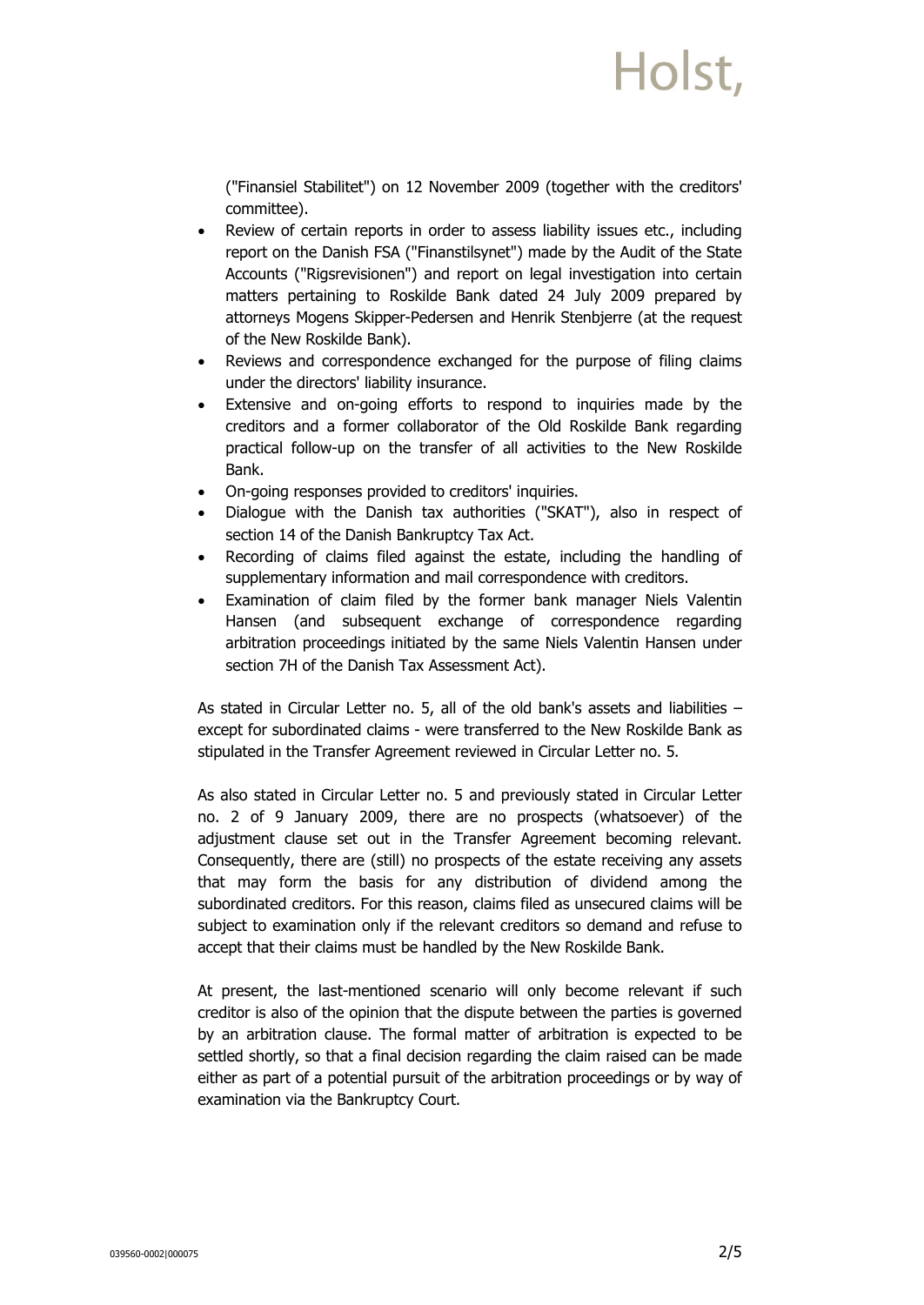In the period after issuing of the bankruptcy order on 3 March 2009 and until the end of 2009, approx. 350 hours have been dedicated to this work by our legal professionals, primarily attorneys and partners.

In December 2009, a trustee's fee of DKK 690,000.00 excl. VAT was approved and awarded to the trustee.

#### **3. Potential managerial liability etc.**

In the period after the drafting of Circular Letter no. 5, the board of directors of the New Roskilde Bank published a report on a legal investigation into certain matters pertaining to the Old Roskilde Bank on 6 August 2009 (hereinafter referred to as the "Legal Investigation"). Please also see circular Letter no. 6 of 2 September 2009. The Legal Investigation was made at the request of the board of directors of the New Roskilde Bank, but certain aspects of the Legal Investigation are similar to those to be included in a trustee's investigation, cf. section 125(2) of the Danish Bankruptcy Act.

The trustee had been notified of the request made by the board of directors of the New Roskilde Banks to have such legal investigation conducted, and the trustee was informed of the outcome thereof immediately after completion of the report. It was not possible for the trustee, however, to make an independent advance assessment of the report.

After completion of the report, the board of directors of the New Roskilde Bank announced that attorney Henrik Lind of Gorrissen Federspiel, H.C. Andersens Boulevard 12, DK-1553 Copenhagen V, has been engaged to draft a writ of summons with a view to raising a claim for managerial liability based on the conclusions drawn from the Legal Investigation.

Sections 5.5, 6.1 and 6.2 of Circular Letter no. 5 outline in detail the possibilities for the bankrupt estate to raise a claim for managerial liability etc. against the former management of the bank. In addition, section 5.4.2 describes that the New Roskilde Bank is of the opinion that any claims for damages under section 140 of the Danish Public Companies Act to be raised against the former management and auditors have been transferred to the New Roskilde Bank from the Old Roskilde Bank by way of Transfer Agreement of 24 August 2008.

Moreover, section 5 of Circular Letter no. 5 includes an assessment by the trustee as to whether such transfer has in fact been made, and any other legal matters of relevance to the bankrupt estate arising out of this issue.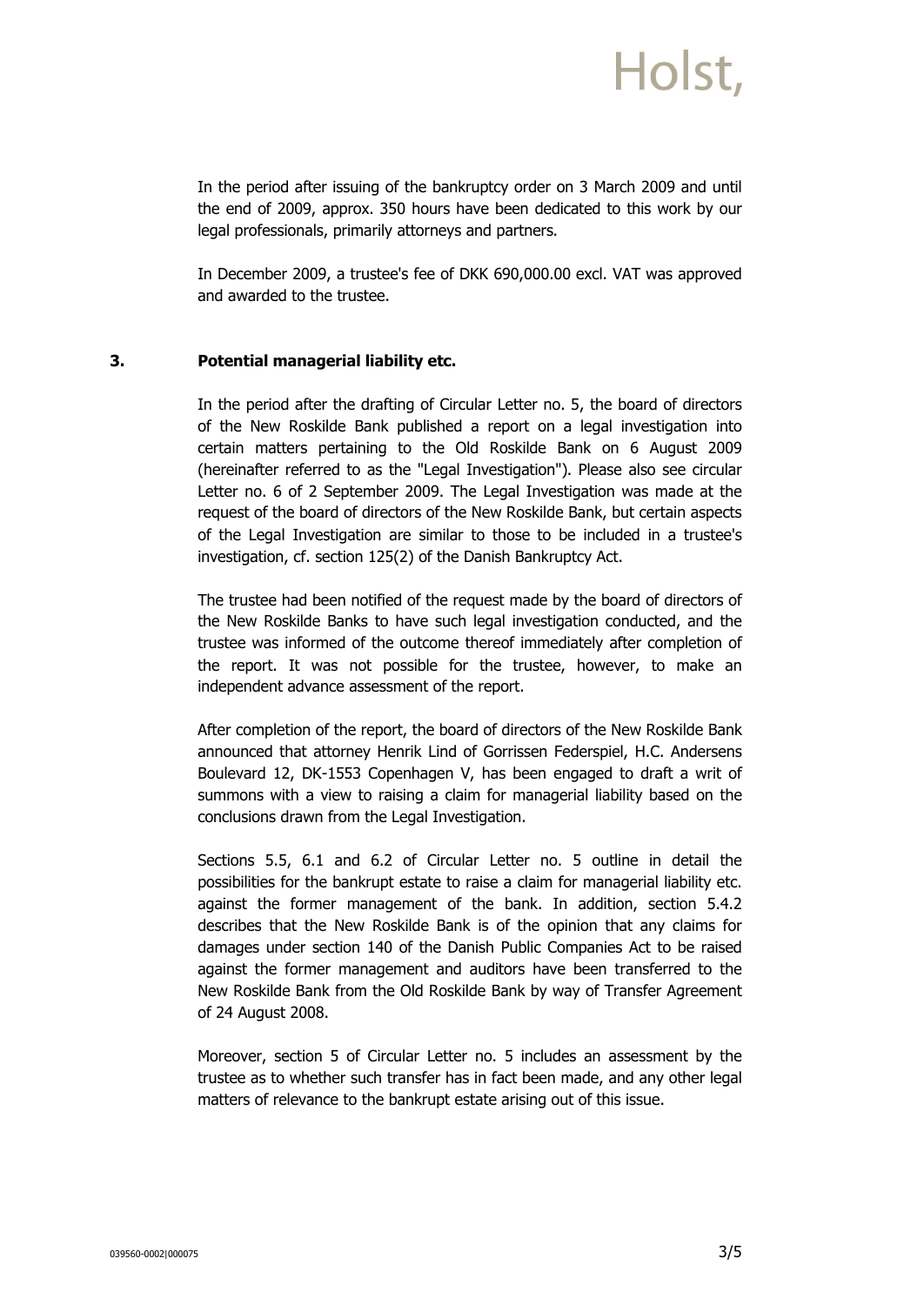In this connection, the trustee accounted for the provision of section 137 of the Danish Bankruptcy Act stipulating that "Where a claim has been abandoned without any settlement having been arrived at, any creditor may, within a time limit fixed by the bankruptcy court, on his own behalf institute a legal action…."

In the autumn of 2009, the trustee was approached by attorney Henrik Lind on behalf of the New Roskilde Bank in order, irrespective of the said viewpoint on the transfer of the claim and if possible, to lay down the framework for the estate's contribution/consent to initiating proceedings against the former management and auditors etc. of the Old Roskilde Bank. The trustee recommends to the estate that, if possible through negotiation, an agreement should be made with the New Roskilde Bank in order to ensure that the contemplated claim for damages under section 140 of the Danish Public Companies Act is brought against the former management of the Old Roskilde Bank without prejudicing the estate's legal position in relation to the question of whether any net proceeds have been transferred to the New Roskilde Bank, or whether such proceeds should still be regarded as the property of the Old Roskilde Bank. In 2009, the trustee presented this recommendation to the creditors' committee. Subsequently, the trustee – following dialogues with the creditors' committee – provided its preliminary answer to the New Roskilde Bank, as the creditors' committee recommended to the trustee that the bankrupt estate should not presently make any decisions as to whether any future cooperation between the estate and the New Roskilde Bank to establish the basis for the contemplated proceedings would be possible.

I am of the opinion, however, that the bankrupt estate needs to take a formal and explicit position on this matter, seeing that any failure to take such position may be construed so as to mean that the bankrupt estate has in fact abandoned any potential claim. There is also a risk that the New Roskilde Bank might take the position that any non-participation by the estate would, in any case, serve as a confirmation of the New Roskilde Bank's interpretation of the Transfer Agreement, i.e. that the claim has in fact been transferred. Consequently, I request that the creditors of the bankrupt estate approve  $-$  at a future creditors' committee meeting  $-$  that I conclude an agreement, on behalf of the Old Roskilde Bank, with the New Roskilde Bank on the estate's contribution/consent to the commencement of legal proceedings raising a claim for managerial liability, cf. section 140 of the Danish Public Companies Act. I find that this matter must be addressed at a creditors' committee meeting or by the Bankruptcy Court, cf. section 137 of the Danish Bankruptcy Act compared with section 127 of the same Act. It should be noted that the bankrupt estate of the Old Roskilde Bank does not have sufficient funds for conducting such legal proceedings on its own.